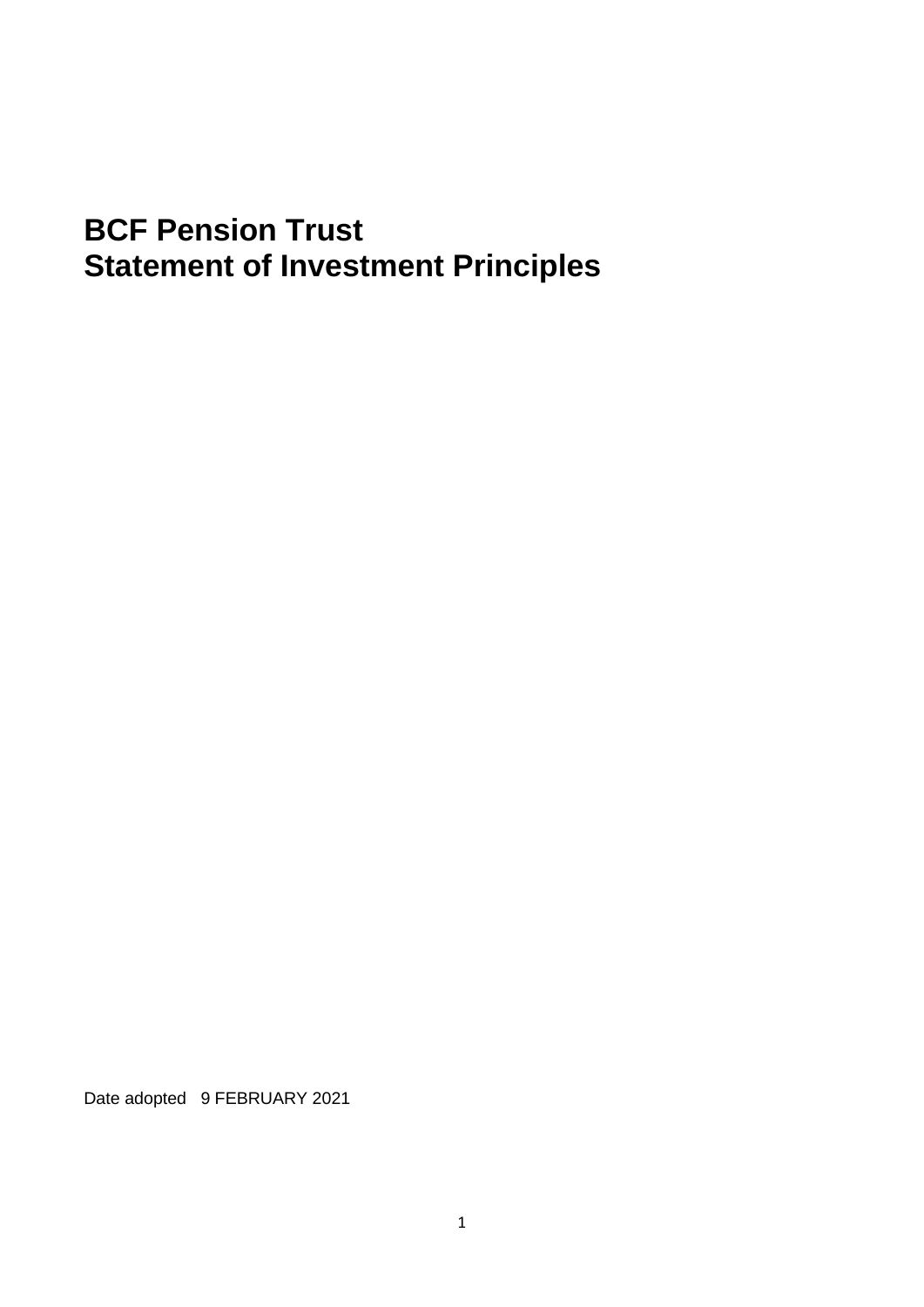# **Contents**

| 1                       |                                                               |  |  |  |
|-------------------------|---------------------------------------------------------------|--|--|--|
| $\mathbf{2}$            |                                                               |  |  |  |
| 3                       |                                                               |  |  |  |
| 4                       |                                                               |  |  |  |
| 5                       |                                                               |  |  |  |
| 6                       |                                                               |  |  |  |
| $\overline{\mathbf{7}}$ |                                                               |  |  |  |
| 8                       |                                                               |  |  |  |
| 9                       |                                                               |  |  |  |
| 10                      |                                                               |  |  |  |
| 11                      | Responsible investing - financially material considerations 7 |  |  |  |
| 12                      |                                                               |  |  |  |
| 13                      |                                                               |  |  |  |
| 14                      |                                                               |  |  |  |
| 15                      |                                                               |  |  |  |
| <b>Appendices</b>       |                                                               |  |  |  |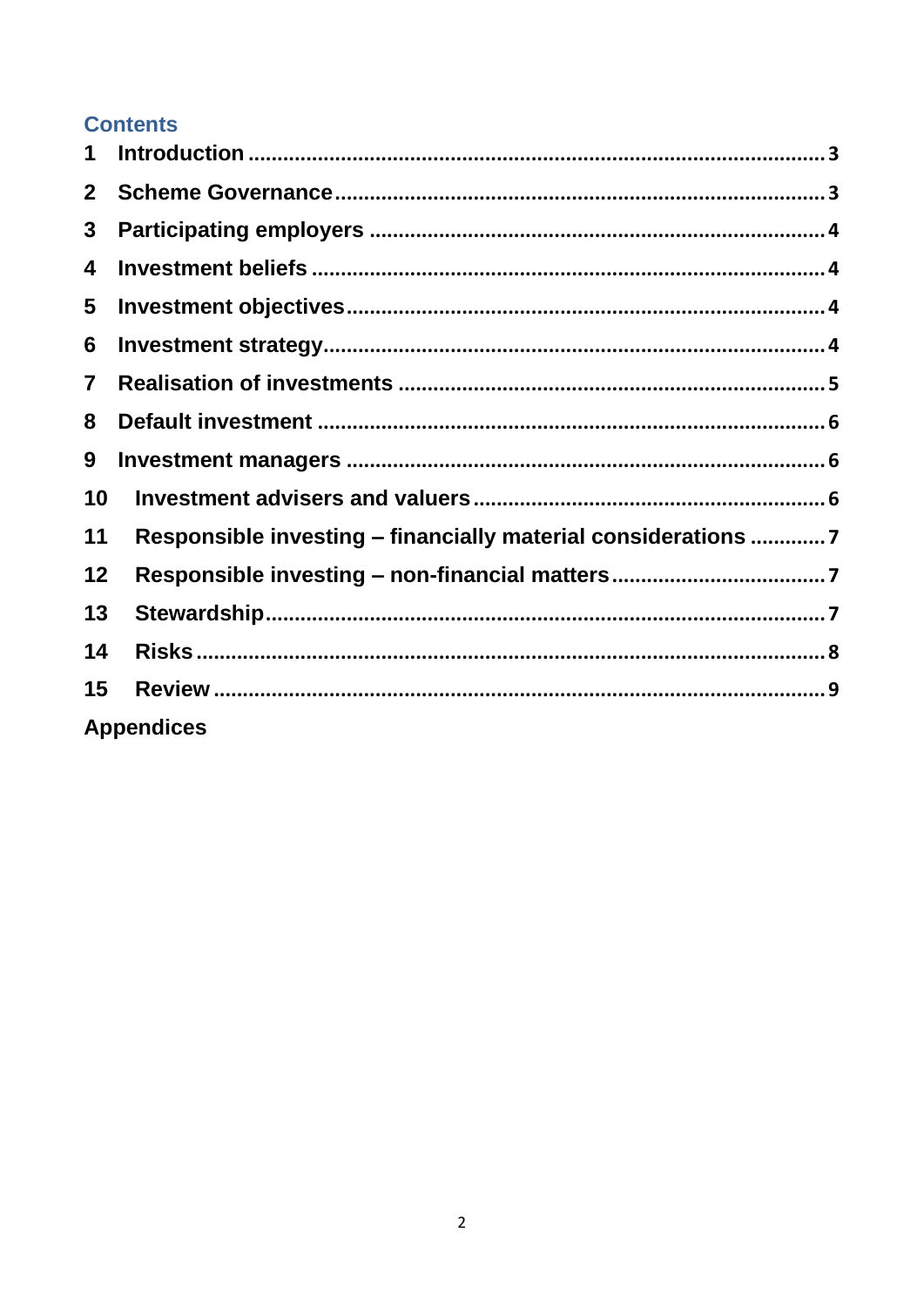# <span id="page-2-0"></span>**1 Introduction**

- 1.1 The purpose of this Statement of Investment Principles ("**the Statement**") is to document the principles and policies governing decisions about the investment of the assets of the BCF Pension Trust ("**the Scheme**").
- 1.2 This statement has been prepared by BCF Pension Trustees Limited ("**the Trustee**") after considering written advice from a suitably qualified adviser, Redington Ltd.
- 1.3 The Scheme is a registered pension scheme under Section 153 of the Finance Act 2004 that provides benefits for members on a defined contribution (money purchase) basis. Each member has an individual account within the Scheme that will provide their retirement benefits.
- 1.4 The Statement sets out the Trustee's policy for complying with Section 35 of the Pensions Act 1995 (as amended by Section 244 of the Pensions Act 2004), the Occupational Pension Schemes (Investment) Regulations 2005 as amended by (amongst other regulations) the Occupational Pension Schemes (Investment) (Amendment) Regulations 2010 and the Occupational Pension Schemes (Charges and Governance) Regulations 2015.
- 1.5 The Trustee confirms that, before finalising the Statement, it has consulted with the Scheme's Principal Employer.
- 1.6 The Scheme membership is open to members of the Plymouth Brethren Christian Church ("**the Brethren**").

## <span id="page-2-1"></span>**2 Scheme Governance**

- 2.1 The Scheme is governed by its Trust Deed and Rules ("**the Deed**") which sets out all of the benefits in detail and specifies the Trustee's investment powers.
- 2.2 In accordance with the Deed, the Trustee is responsible for the investment and administration of the Scheme's assets. The Trustee will refer to this Statement when exercising its investment powers in order to ensure that all decisions are made in accordance with the principles contained herein.
- 2.3 The Trustee takes and critically considers advice from appointed investment advisers in respect of investments, on the question as to whether any particular investment is satisfactory having regard to the requirements of regulations under sub-section (1) of Section 36 of the Pensions Act 1995 so far as relating to the suitability of investments and the principles contained in this Statement.
- 2.4 The Trustee monitors the Scheme's investments each month and will hold formal review meetings once a quarter, as per the Trustee Annual Calendar.
- 2.5 The Trustee provides decumulation options for members in retirement by way of flexiaccess drawdown or uncrystallised funds pension lump sums. Members are also able to purchase annuities via an Open Market Option.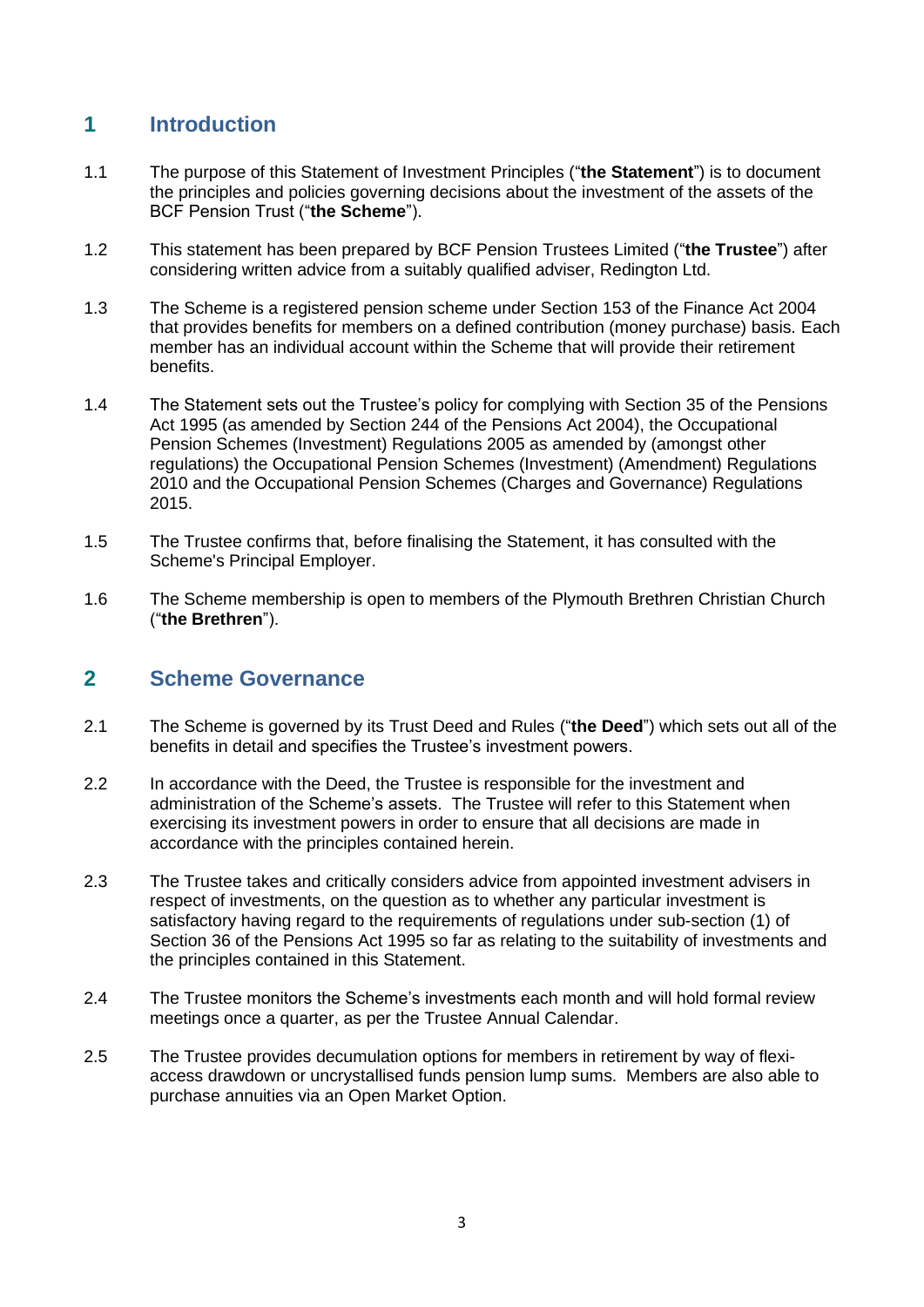# <span id="page-3-0"></span>**3 Participating employers**

3.1 The Scheme's participating employers consist solely of Brethren employers.

## <span id="page-3-1"></span>**4 Investment beliefs**

- 4.1 The Brethren abide by strong moral beliefs that include avoidance of certain investment classes such as equities and corporate fixed interest securities.
- 4.2 The Trustee acknowledges that such assets may normally be deemed appropriate for long term investment associated with retirement planning, but the Trustee will not hold investments within the Scheme that infringe the core beliefs of the Brethren.
- 4.3 Brethren beliefs do not countenance the pooling of investment funds.

#### <span id="page-3-2"></span>**5 Investment objectives**

- 5.1 The Trustee's main objectives are to:
	- invest the Scheme's assets in a manner that is consistent with the religious, social and ethical considerations of the Brethren;
	- enable Scheme members to maximise their income in retirement, subject to those considerations;
	- hold sufficient cash to meet likely benefit outgoings from time to time; and
	- maintain adequate readily realisable assets to meet unexpected cashflow requirements.
- 5.2 Due to the common beliefs of the Brethren, the Scheme does not provide any investment choice for the members.

#### <span id="page-3-3"></span>**6 Investment strategy**

- 6.1 The Deed does not specifically exclude any form of investment, although it specifies that the Trustee shall invest in accordance with investment principles as taught and generally accepted among the Brethren. See Appendix 1 for more detail.
- 6.2 Scheme investments will principally be selected from the following diversified asset classes:
	- Cash deposits;
	- Fixed interest Government securities;
	- Property;
	- Brethren community projects and other secured loans to unconnected parties that comply with limitations on employer-related investments; and
	- Other asset classes that do not infringe the religious, social and religious beliefs of the Brethren whilst complying with prevailing investment regulations.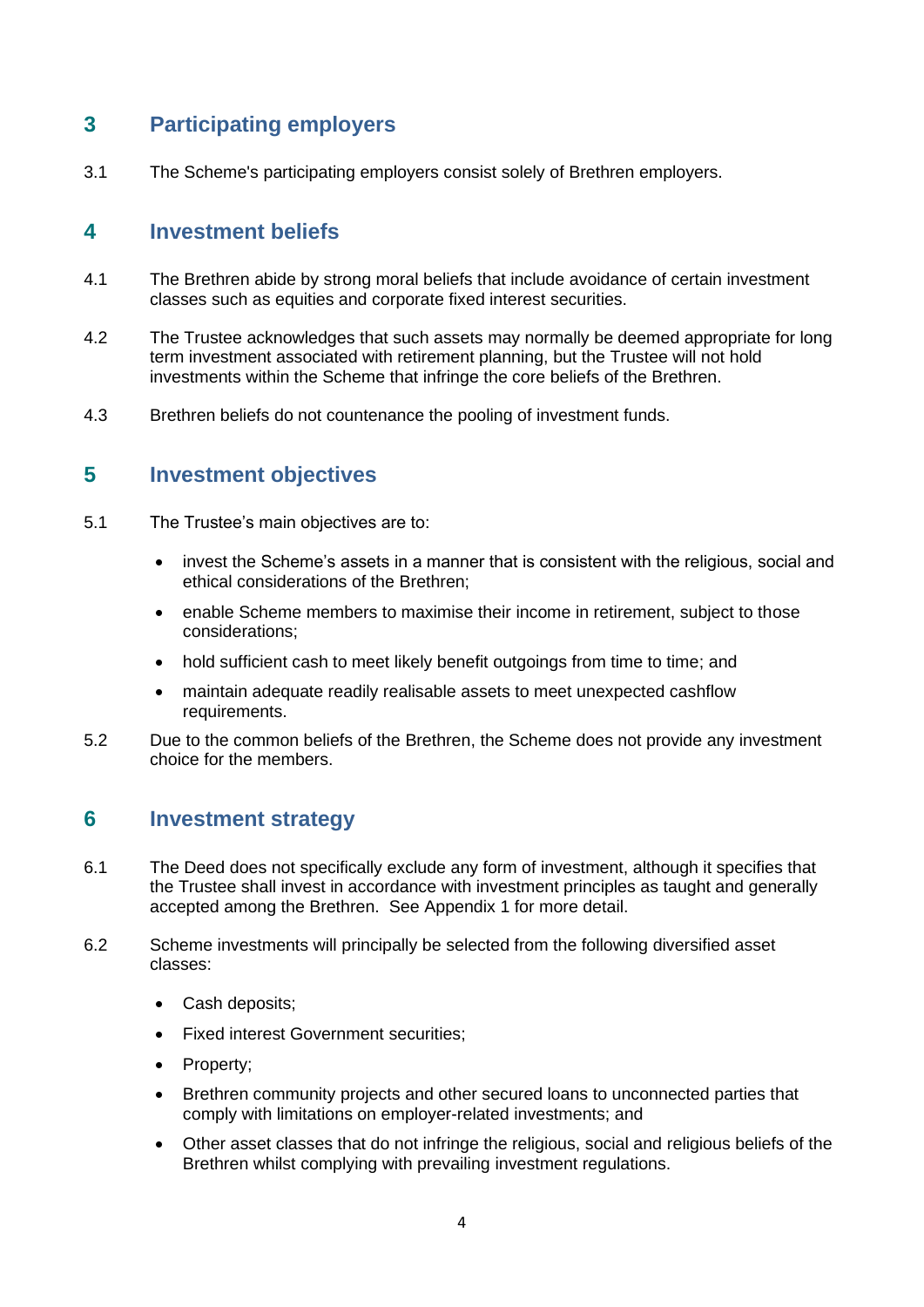- 6.3 To protect Scheme members from the effect of fluctuations in value of the Scheme's real property assets, the Trustee has created a Property Reserve Fund, details of which are set out in Appendix 2.
- 6.4 For commercial property investments, the Trustee will principally select investment opportunities where the tenant holds the same community of interest (see Appendix 1) as the Brethren.

|                                                        | Minimum holding | Maximum holding |
|--------------------------------------------------------|-----------------|-----------------|
| Cash deposits                                          | 10%             | 55%             |
| <b>Fixed Interest Government</b><br><b>Securities</b>  | 10%             | 20%             |
| Property                                               | 0%              | 30%             |
| Brethren community projects and<br>other secured loans | 0%              | 50%             |

6.5 The balance between the different types of investment will be:

- 6.6 The Trustee will consider the financial standing of banking institutions with whom they will hold deposits and will take advice from its Investment Adviser on the appropriateness of those institutions from time to time.
- 6.7 Fixed Interest Government Securities will include conventional Gilts and index-linked Gilts.
- 6.8 Due to the restricted asset classes that the Trustee will consider for investments, the expected return on investments is likely to mirror returns on cash deposits plus a margin of 1% - 3% per annum.
- 6.9 The Trustee will diversify investments and ensure there is no undue concentration of assets in a single investment.
- 6.10 The Trustee is aware of its fiduciary duty in the case of a potential conflict of interest to act in the sole interest of Scheme members and beneficiaries.
- 6.11 The Trustee's Investment Adviser and Investment Manager will monitor the market on an ongoing basis and will advise the Trustee at the end of each quarter of any new investment opportunities which they consider suitable (and which would comply with the Investment Beliefs in paragraph 4 above).

## <span id="page-4-0"></span>**7 Realisation of investments**

- 7.1 Investments in cash deposits and fixed interest Government securities are liquid assets that may be readily realised, although the Trustee may hold cash on Fixed Term Deposits.
- 7.2 Investments in Property and Brethren community projects are less liquid in nature and there will be delays in realising the value of such assets. The Trustee has, where appropriate, obtained a signed declaration from the borrower confirming that, in appropriate circumstances the loan would be repaid within 12 months of the Trustee's written request.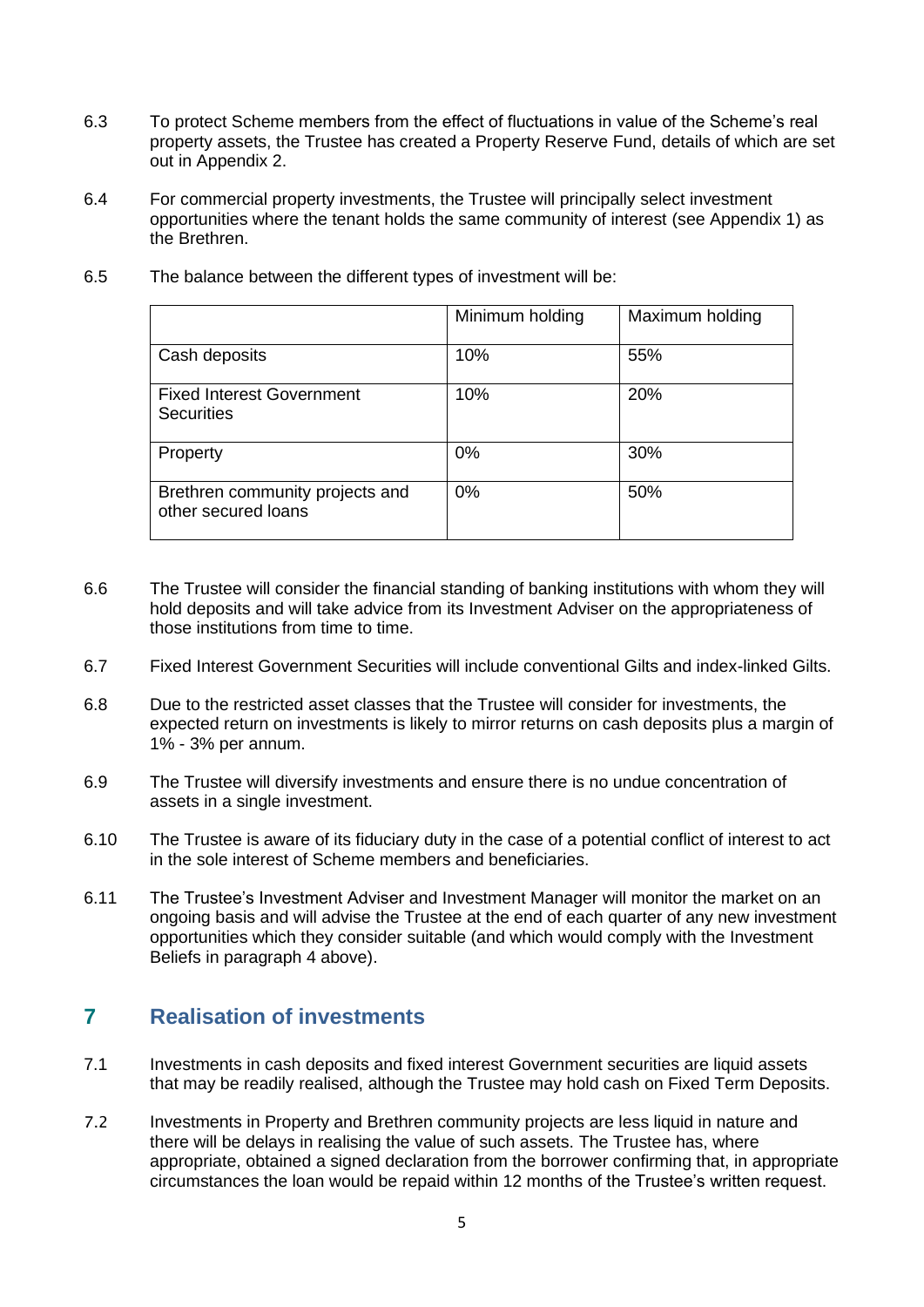# <span id="page-5-0"></span>**8 Default investment**

- 8.1 The Scheme provides a single investment strategy for all members, so the Scheme's investment strategy represents the default investment.
- 8.2 The Trustee therefore considers that all aspects considered within this Statement apply to the default investment.
- 8.3 The Trustee has regard to the Brethren's Investment Beliefs set out in paragraph 4 above which also reflect the beliefs of the members. In view of the limited types of investment open to the Trustee (which precludes investment in equities and "pooled" funds), the Trustee, after consultation with its advisers reasonably considers that the Default Investment is in the best interests of Scheme members and beneficiaries who share common Brethren beliefs.
- 8.4 The Trustee will review the default strategy and performance of the default investment fund at least once every three years and, in any event, without delay after a significant change in investment policy or Scheme demographics. The Trustee shall review the extent to which the investment performance (after deduction of any charges) is consistent with the aims and objectives of the Trustee in respect of the default investment arrangement.

#### <span id="page-5-1"></span>**9 Investment managers**

- 9.1 The Trustee will not appoint investment managers to operate pooled investments on behalf of the Scheme due to the religious, social and ethical beliefs of the Brethren.
- 9.2 The Trustee has appointed Smith & Williamson Investment Management Limited (as the "**Investment Manager**") to conduct the direct acquisition of U.K. Government Gilts on the Trustee's behalf.

## <span id="page-5-2"></span>**10 Investment advisers and valuers**

- 10.1 The Trustee seeks written advice from a qualified property surveyor in respect of commercial property investments.
- 10.2 The Trustee seeks written advice from Redington Ltd (as the "**Investment Adviser**") in respect of the investments in the Scheme. Their policies are set out in more detail in Appendix 3.
- <span id="page-5-3"></span>10.3 The Trustee will monitor the development of other potentially suitable investments and will seek advice from time to time from a qualified person in respect of such investments.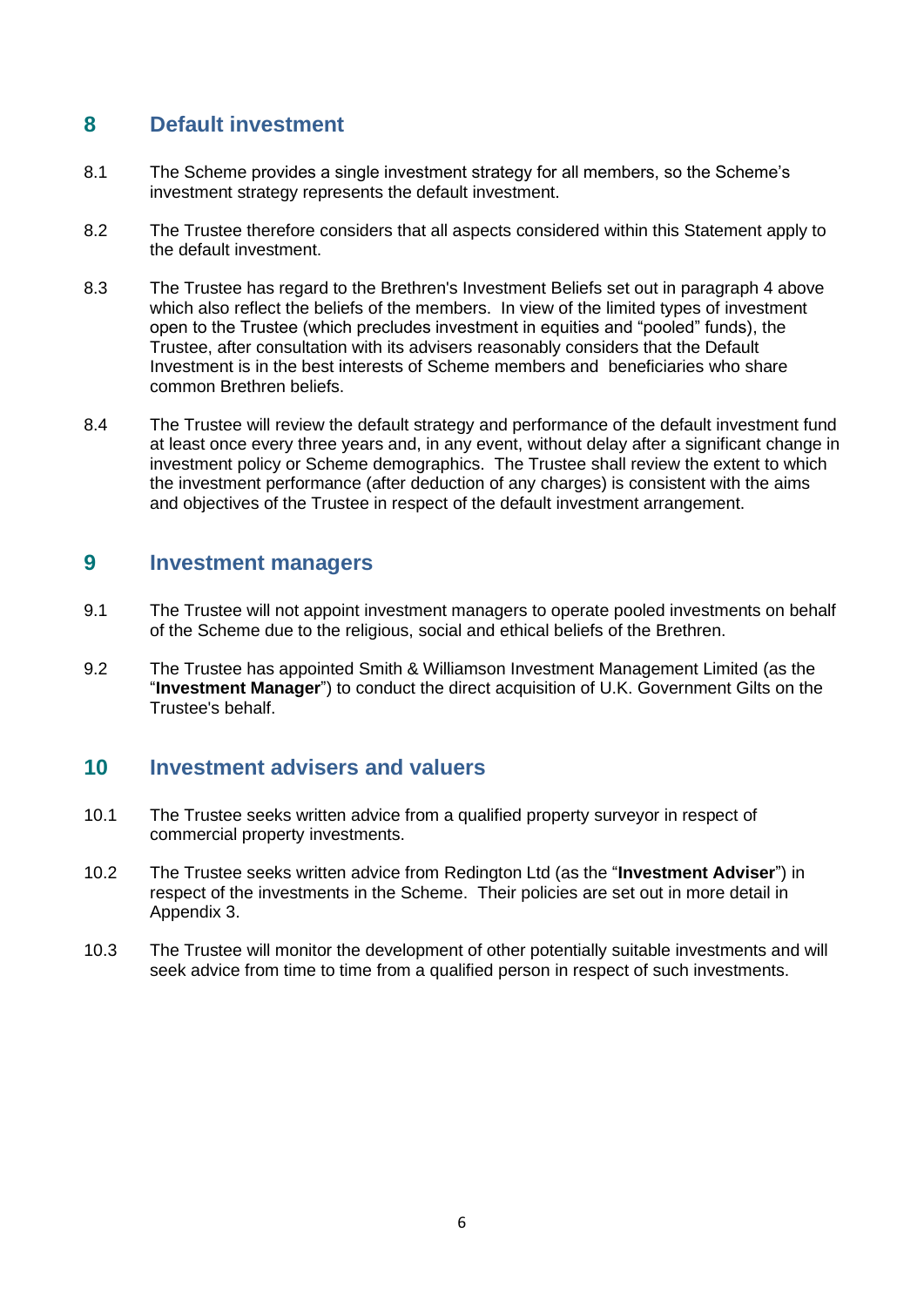# **11 Responsible investing – financially material considerations**

- 11.1 The Trustee recognises that environmental, social and governance ("ESG") factors, such as climate change, may have a material impact on certain investments that may be held as assets of a pension scheme. The Trustee, with its Investment Adviser, seeks to identify, consider, understand, and then address all relevant financially material considerations when buying, selling or retaining investments. Such matters are assessed for materiality and impact within a broader risk-management framework. Day-to-day responsibility for ESG matters (including climate change) is conducted by the Trustee and the underlying asset's longer term financial sustainability is taken into account in the selection of the investment and will form a part of the Trustee's quarterly monitoring of the investment. Each investment shall be evaluated by reference to the extent to which its ESG factors complement or correspond with the Trustee's investment objectives.
- 11.2 The Trustee will not invest in equities or corporate bonds of any type due to the investment beliefs of the Brethren, nor will the Trustee invest in any pooled funds, but it will take ESG factors into account when considering the Scheme's investments.
- 11.3 The Trustee will take ESG factors into account when considering investment in Brethren community projects, new secured loans, or investing in other asset classes that do not infringe Brethren beliefs.

## <span id="page-6-0"></span>**12 Responsible investing – non-financial matters**

- 12.1 The Trustee considers that the religious, social and ethical beliefs of the Brethren and the Scheme's membership have priority in determining investment strategy and, as confirmed throughout this statement, the Trustee will seek to take those beliefs into account in the selection, retention and realisation of the Scheme's investments
- 12.2 Membership of the Scheme is intended for members of the Plymouth Brethren Christian Church and the Trustee considers that all Scheme members will share core Brethren beliefs for investment of the Scheme's assets.
- 12.3 The Trustees do not have an active policy of soliciting members' views on non-financial investment matters, although they will consider any views made known to them. However, the annual Chair's Statement clarifies the various avenues made available for members to share their views on matters relating to the Scheme.

# <span id="page-6-1"></span>**13 Stewardship and Engagement policy**

- 13.1 The Trustee will not invest in equities due to the religious, social and ethical beliefs of the Brethren and the Scheme's members and, as a consequence, will not be in a position to exercise the voting rights normally attached to such investments.
- 13.2 The majority of the Scheme's assets are held across Fixed Interest Government Securities and Cash deposits, whereby stewardship and engagement are less applicable.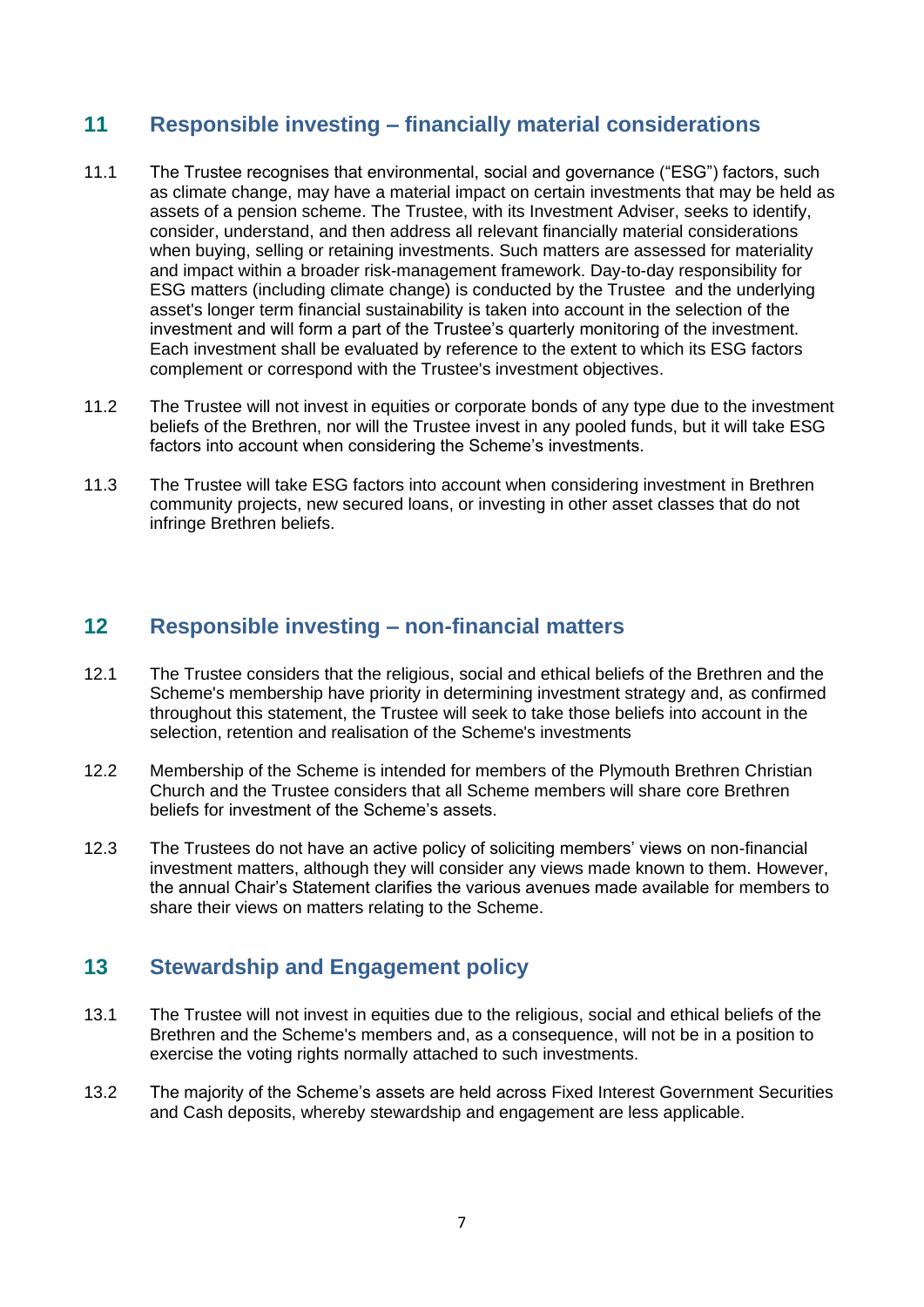13.3 The Trustee chooses an Investment Manager who are able to provide investment solutions that are aligned with the Trustee's beliefs and expects the Investment Manager to practice good stewardship.

#### **14 Interaction with Investment Adviser and the Investment Manager**

- 14.1 The Scheme's Investment Adviser ensure the investment objective and guidelines of the manager are consistent with that of the Trustee.
- 14.2 Where the Trustee utilises the services of an Investment Manager, the terms of the longterm relationship between the Trustee and the manager are set out in a separate Investment Management Agreement (IMA). These document the Trustee's expectations of their managers; alongside the investment guidelines they are required to operate under.
- 14.3 Where relevant, the Trustee requires the Investment Manager to invest with a medium to long-term time horizon. For some investments, the Trustee does not expect the respective Investment Manager to make decisions based on long-term performance. These may include investments that provide risk reduction through hedging, consistent with the Trustee's strategic asset allocation.
- 14.4 The Trustee appoints its Investment Manager with an expectation of a long-term partnerships. When assessing a manager's performance, the focus is on longer-term outcomes, and the manager is assessed over a medium to longer-term timeframe.
- 14.5 The Trustee would not expect to terminate a manager's appointment based purely on short-term performance. However, a manager's appointment could be terminated within a shorter timeframe than three years due to other factors, such as a significant change in business structure, the investment team, or changes in the strategic needs of the Scheme.
- 14.6 The investment manager is paid a fee for a defined set of services based on the size of assets managed on behalf of the Scheme. The Trustee reviews the fees periodically to confirm they are in line with market prices.
- 14.7 Due to the nature of the Scheme's investments, transaction costs are not applicable to the Scheme.

## <span id="page-7-0"></span>**15 Risks**

- 15.1 The Scheme is a defined contribution scheme and the risk of investment underperformance lies with the individual members of the Scheme.
- 15.2 The Trustee recognises that the Scheme is exposed to investment risk and pursues appropriate investment strategies to address those risks within the boundaries of the Brethren's investment beliefs. Appendix 3 details the Investment Manager's approach on behalf of the Trustee to balancing, measuring and managing investment risk.
- 15.3 Property management risks apply but the Trustee will take advice from suitably qualified advisers and valuers.
- 15.4 The liquidity risk that the Scheme might be forced to sell investments in poor markets will be addressed by the Trustee measuring cashflow requirements and retaining appropriate levels of cash.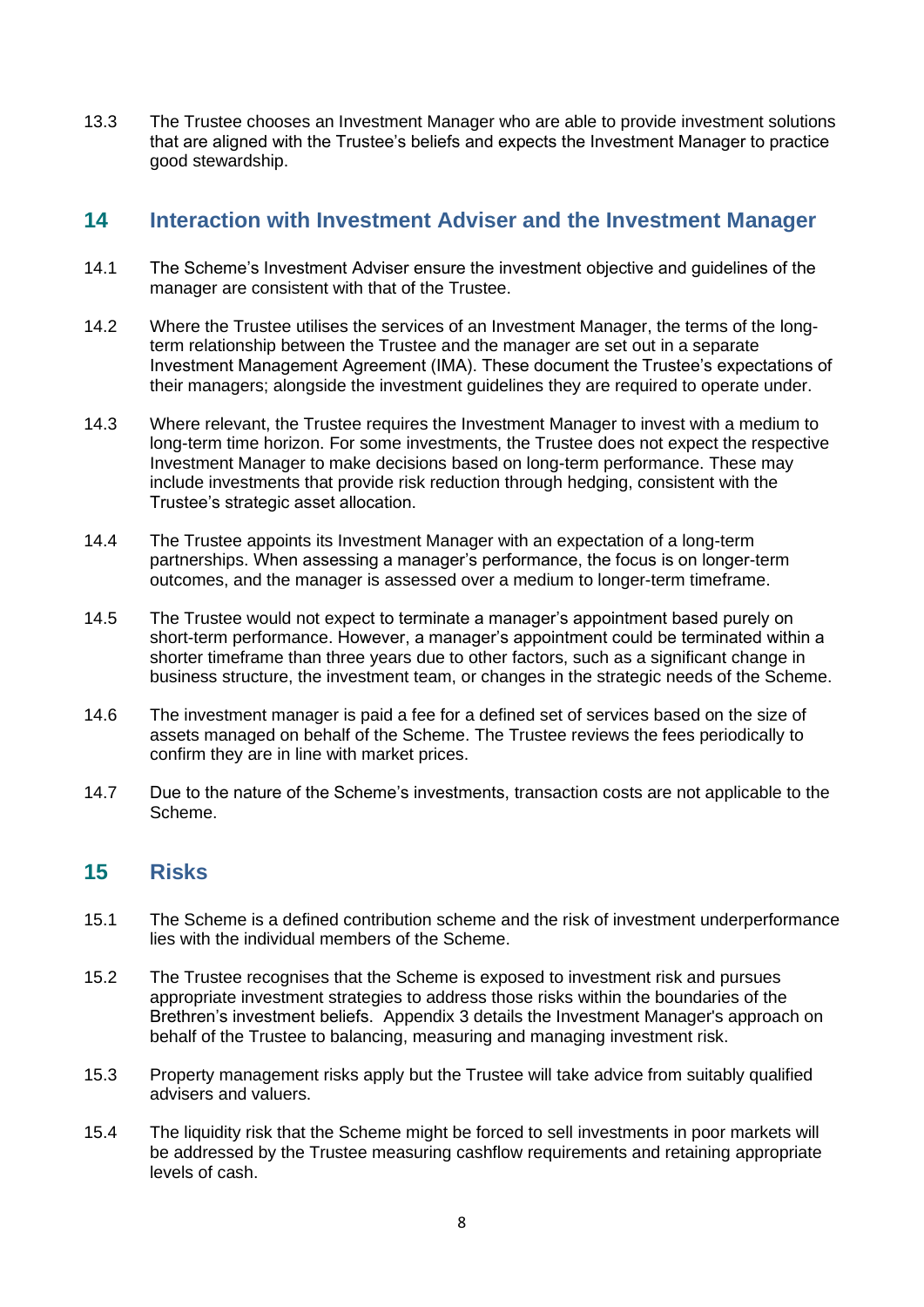- 15.5 Inflation risk will be mitigated to some extent by (a) holding some real property assets that increase in value and; (b) by setting the terms for interest on secured loans at 3.5% above Bank of England Base Rate.
- 15.6 On retirement, members use their accumulated savings to provide an income in the form of periodic withdrawals from their individual account.
- 15.7 The Trustee recognises that the members are exposed to the risk of reductions in retirement income if the Scheme's net investment returns do not keep pace with the level of withdrawals.
- 15.8 The Trustee monitors these risks in the Scheme's Risk Register.

## <span id="page-8-0"></span>**16 Review**

16.1 The Trustee will review the Statement at least annually and without delay upon a material change to relevant legislation, the Scheme or to the participating employers.

This Statement of Investment Principles was agreed by the Trustee on 9 February 2021 and replaces any previous statements.

………………………………………………………… **For and on behalf of BCF Pension Trustees Ltd**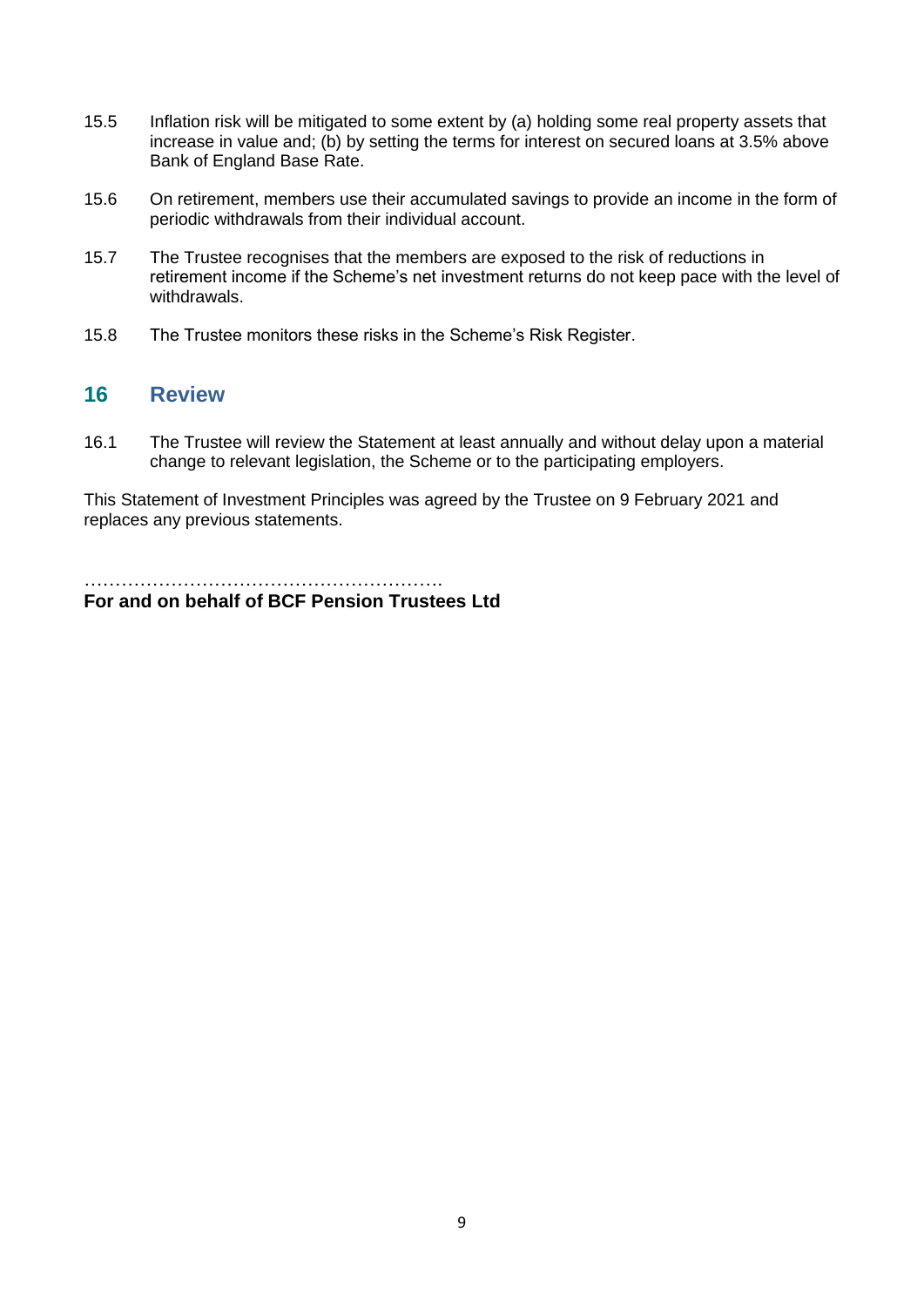# **Appendix 1 The Brethren investment beliefs**

The Brethren are a mainstream Christian church who believe all the usual central Christian doctrines. They believe in the scriptural doctrine of "*separation from evil in this world*" (see 2 Corinthians 6 verses 14 to 17) "*Be ye not unequally yoked together with unbelievers; for what fellowship hath righteousness with unrighteousness? And what communion hath light and darkness…. Wherefore come out from among them and be ye separate, saith the Lord, and touch not the unclean thing; and I will receive you*". King James Bible.

More information about the Brethren and their beliefs and practices can be found at [www.plymouthbrethrenchristianchurch.org](http://www.plymouthbrethrenchristianchurch.org/)

The Scheme was set up in 2007 specifically to meet the needs of members of the Plymouth Brethren Christian Church (the Brethren). Members of the Brethren had not been able to join any of the occupational schemes that were available on the market, as they all involved members' funds being "pooled" in common funds or life insurance. Most schemes invest their funds in equities. These features did not accord with the Christian conscience of the Brethren.

The Deed contains the following sentence: "The Trustees shall invest… in accordance with investment principles as taught and generally accepted amongst the Brethren".

The Deed includes provisions covering the situation where a Scheme Member ceases to be in fellowship with the Brethren – i.e. ceases to "break bread" (Holy Communion) – whereupon their investment is moved from the Main Fund to a Mirror Fund which is held subject to the same social, ethical and religious considerations, but is ring-fenced from the Main Fund.

It can therefore be seen that great care is taken to operate a Scheme that meets the consciences of Brethren members and in which only those in the fellowship can be members of the Main Fund

The same care governs the selection of investments. In line with the scriptural principles already mentioned, Brethren members are not free to be partners in a business partnership or shareholders in a corporate body unless all partners or shareholders are members of the Brethren. To meet these religious beliefs Brethren do not invest in equities or other investments involving voting rights.

Brethren members accept the fact that, in refraining from investing in equities, they may have to accept a lower return on investment than that often produced by equities. However, their religious beliefs are paramount. The Trustee adopts the same principles in order to meet the wishes and requirements of the Scheme's members.

Brethren do not normally own tenanted property (either residential or commercial) where the tenants do not have the same "community of interest" as the Brethren – meaning, in effect, that the tenants will also be members of the Brethren. This enables Brethren members as landlords to maintain a good conscience as to the activities carried on in premises owned by them.

As the Scheme is, we believe, the only occupational pension scheme which meets the needs of Brethren members insofar as relates to their consciences, beliefs and practices, the Trustee wishes to maintain a Scheme whose investment principles are wholly in line with those beliefs. This need has been further emphasised by the advent of "auto-enrolment" whereby enrolment in a pension scheme is mandatory.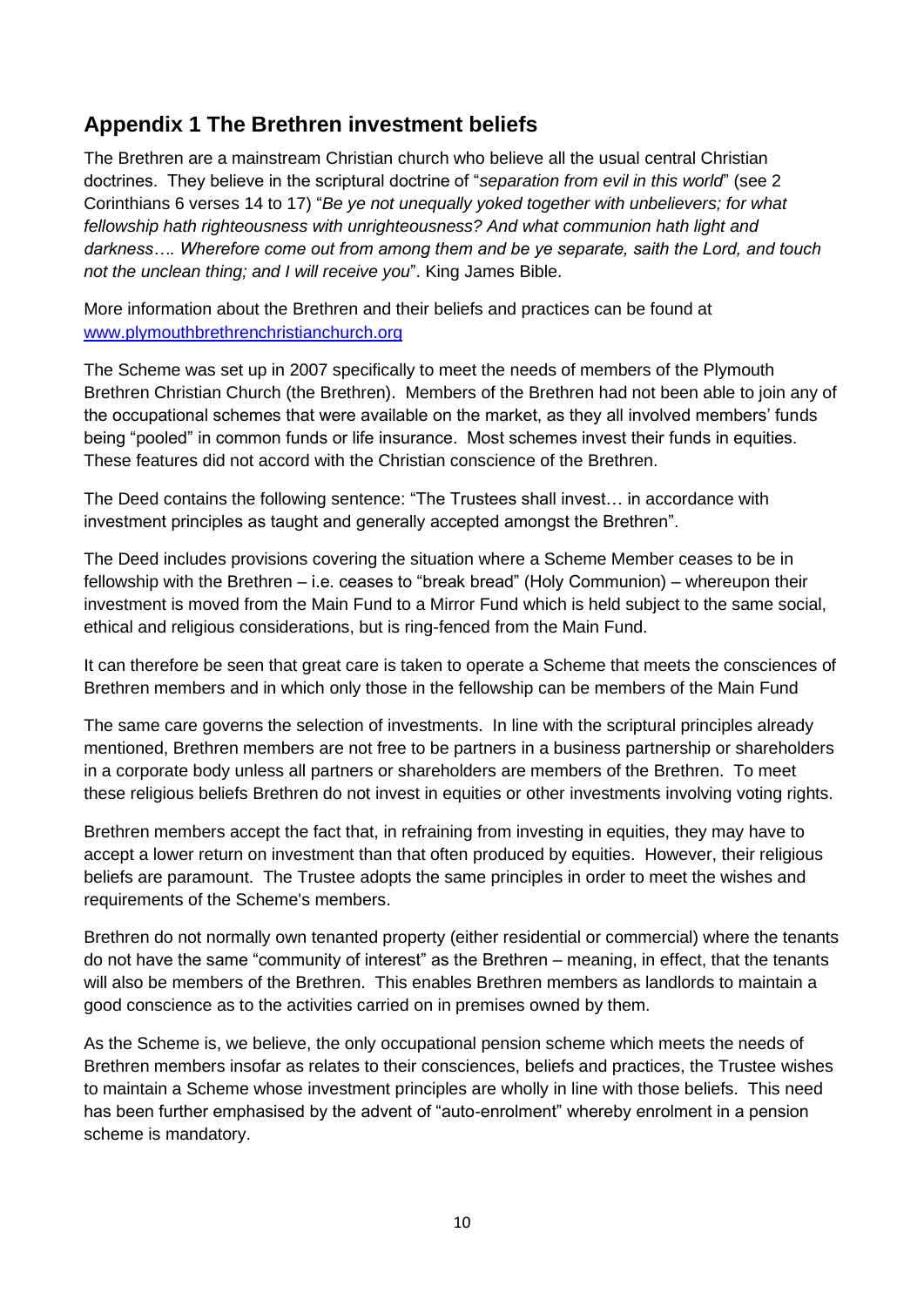# **Appendix 2 The Property Reserve Fund**

As part of its investment portfolio, the Scheme owns a large commercial property. Scheme members benefit from this in two ways:

1. The tenant pays a rent on the building which provides a steady stream of money into the Trust.

2. If the value of the building goes up, then this growth is notionally credited to the members' accounts.

Owning a building in the Trust provided the Trust with a tangible asset which, in the future, may be sold and converted into cash. One of the main challenges with having a building in the Trust arises when there are large changes in the property's value. The Trust values the property once a year, and whilst the members would be delighted if the property had doubled in value they might not be so pleased if it had halved in value. Of course all these changes in value are academic until the property is actually sold.

To protect members from the effect of these potential spikes in value, the Trustee has consulted with their advisers about how to 'smooth out' these ups and downs in the property market. Acting in the interests of the Trust's members as a whole, the Trustee has adopted the following policy:

- When the property is revalued each year, the change in value from the previous year will be placed in a 'property reserve fund; within the Trust.
- The notional value of that change (up or down) will be introduced into members' accounts over a rolling 90 month period.
- Each time that the property is given a new value, an adjustment will be made to the property reserve and the monthly amount notionally attributed to each member's account will be adjusted accordingly to reflect this.

The property reserve fund and policy was introduced with effect from 5 October 2016. The Trustee believes that the arrangement will help shield Scheme members from the immediate effect of large swings in the value of their pension pots as a result of any annual property fund fluctuations and allow them to plan for their future with a much greater degree of certainty.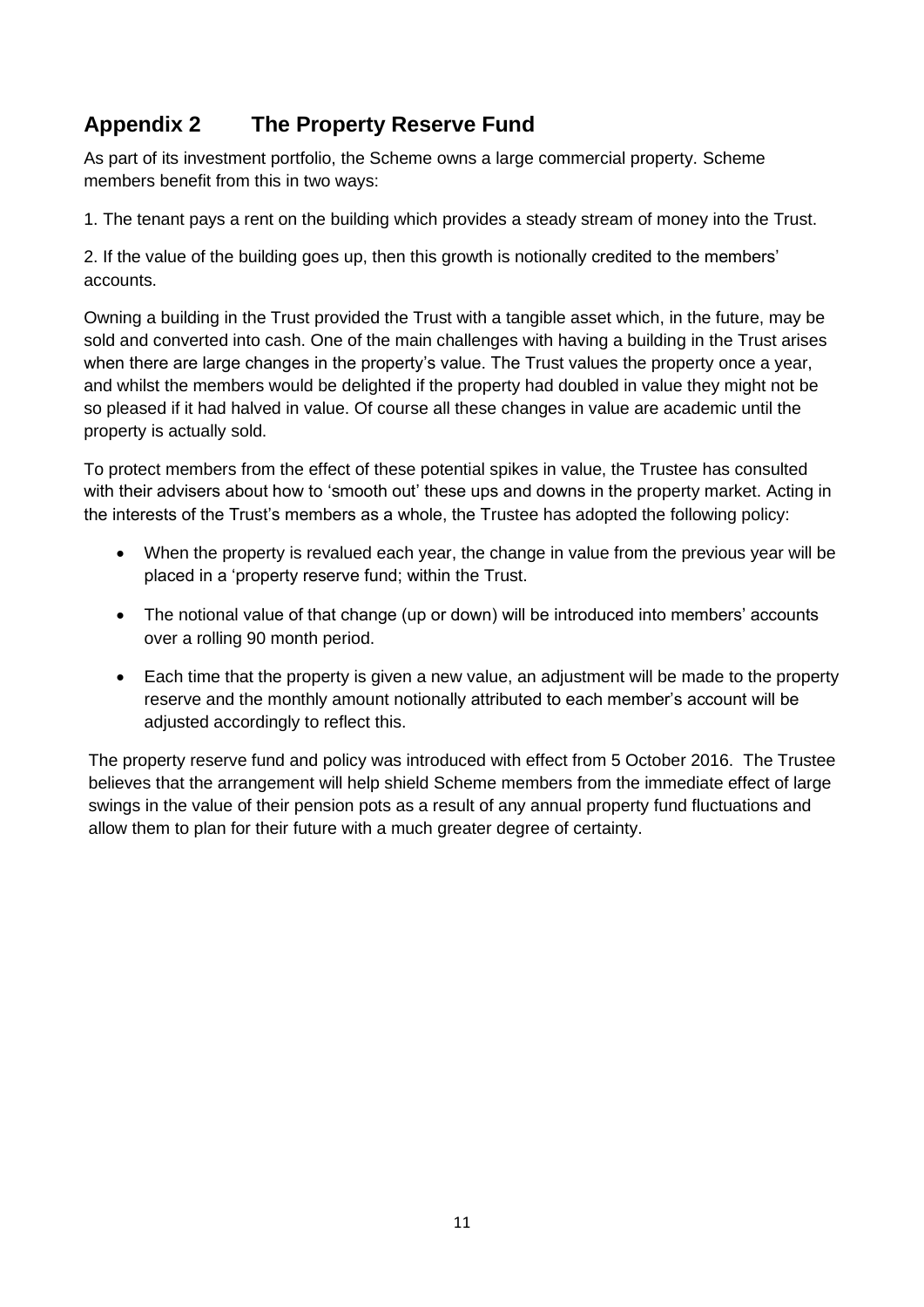# **Appendix 3 The Investment Manager's approach to investing**

#### *Balance of risks*

The portfolio is restricted to investing in UK Government bonds and retaining cash.

The associated risk in absolute terms includes:

- Higher UK interest rates resulting in higher yields demanded by investors from bonds;
- Higher UK inflation resulting in higher yields demanded by investors;
- Change in UK government which could increase the perceived risk of a downgrade in the credit worthiness of the UK.

In addition, it could be argued that by restricting the fund to UK Government bonds there is an opportunity cost of not investing in other bond markets or indeed in other asset classes which have the potential to generate higher returns over time.

#### *How risks are measured and managed*

In terms of how these risks are measured and managed. First, the trustees have agreed a benchmark, which consists of the following:

- 50% UK Government Index linked bonds;
- 40% UK Government conventional bonds;
- 10% 3 Month LIBOR.

Performance is reported quarterly for the portfolio and also for this benchmark.

As a result, although there is not a specific restriction in respect to how much we can hold in each, a significant deviation from this would potentially impact relative performance.

In terms of how we manage interest rate and inflation risk, the latter is addressed to a degree by holding the index linked bonds, which will to an extent benefit from higher inflation due to the RPI accrual even if higher inflation would also almost certainly result in investors demanding higher yields in aggregate.

Interest rate, and to an extent inflation risk, is also managed by ensuring that the overall mix of bonds held is relatively short dated and as a result should be less exposed to higher interest rates in the future. However, by managing this risk this does raise the risk of relative underperformance.

We select the banks/building societies on our Counterparty List depending on our Credit Review Committee's internal assessment of their credit standing and their Fitch and (where available) Moody's credit rating. Counterparties for inclusion on our list are recommended and endorsed by our Credit and Executive Committee before being approved by the main Board of the Bank. Counterparties are reviewed at least annually and monitored daily.

We are able to offer a fixed term deposit service in-house for deposits up to 1 year which can be tailor made to your liquidity requirements. The rate is dependent on the size of deposit and period. All deposits will be held on balance sheet.